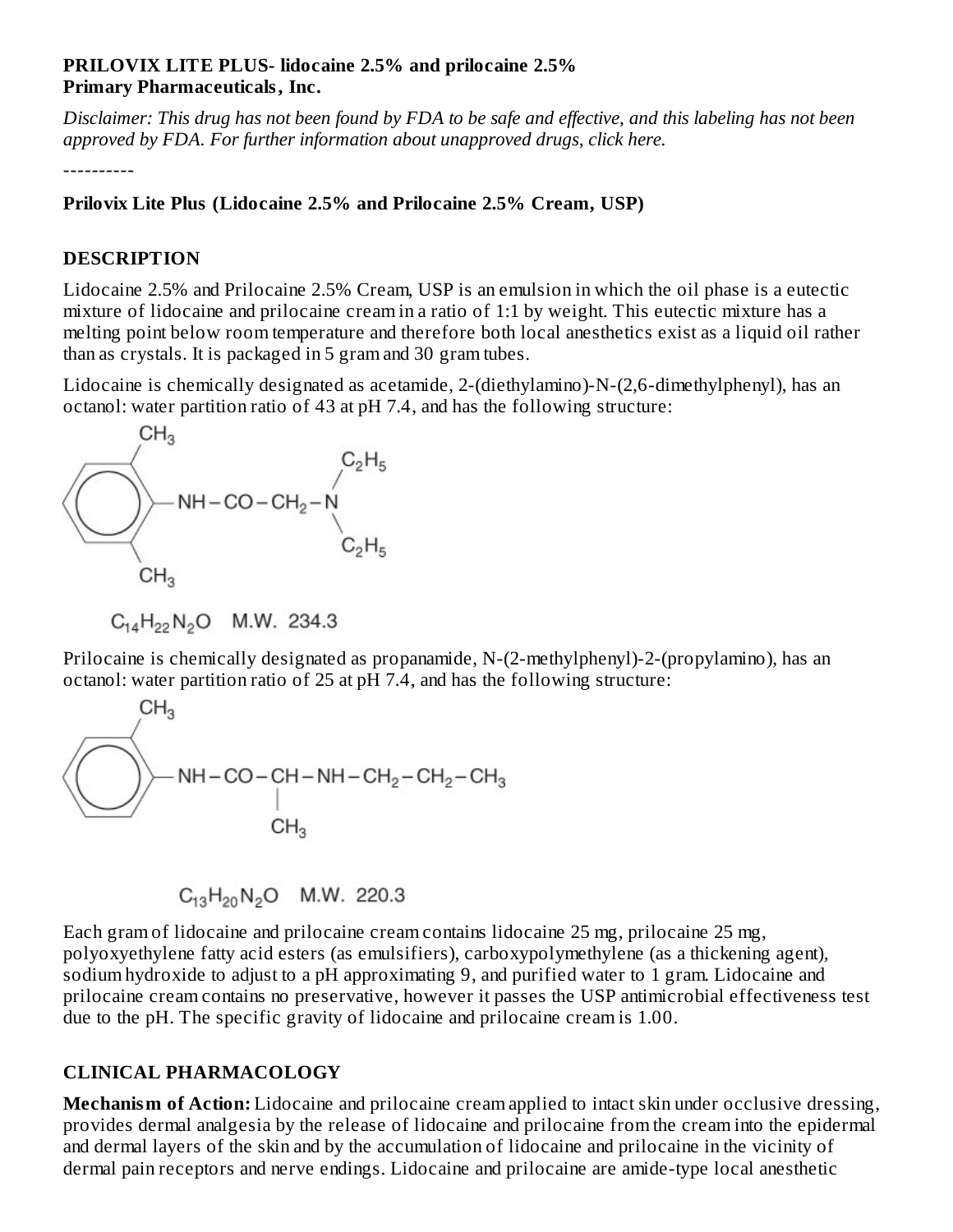agents. Both lidocaine and prilocaine stabilize neuronal membranes by inhibiting the ionic fluxes required for the initiation and conduction of impulses, thereby effecting local anesthetic action.

The onset, depth and duration of dermal analgesia on intact skin provided by lidocaine and prilocaine cream depend primarily on the duration of application. To provide sufficient analgesia for clinical procedures such as intravenous catheter placement and venipuncture, lidocaine and prilocaine cream should be applied under an occlusive dressing for at least 1 hour. To provide dermal analgesia for clinical procedures such as split skin graft harvesting, lidocaine and prilocaine cream should be applied under occlusive dressing for at least 2 hours. Satisfactory dermal analgesia is achieved 1 hour after application, reaches maximum at 2 to 3 hours, and persists for 1 to 2 hours after removal. Absorption from the genital mucosa is more rapid and onset time is shorter (5 to 10 minutes) than after application to intact skin. After a 5 to 10 minute application of lidocaine and prilocaine cream to female genital mucosa, the average duration of effective analgesia to an argon laser stimulus (which produced a sharp, pricking pain) was 15 to 20 minutes (individual variations in the range of 5 to 45 minutes).

Dermal application of lidocaine and prilocaine cream may cause a transient, local blanching followed by a transient, local redness or erythema.

**Pharmacokinetics:** Lidocaine and prilocaine cream is a eutectic mixture of lidocaine 2.5% and prilocaine 2.5% formulated as an oil in water emulsion. In this eutectic mixture, both anesthetics are liquid at room temperature (see DESCRIPTION) and the penetration and subsequent systemic absorption of both prilocaine and lidocaine are enhanced over that which would be seen if each component in crystalline form was applied separately as a 2.5% topical cream.

*Absorption:* The amount of lidocaine and prilocaine systemically absorbed from lidocaine and prilocaine cream is directly related to both the duration of application and to the area over which it is applied. In two pharmacokinetic studies, 60 g of lidocaine and prilocaine cream (1.5 g lidocaine and 1.5 g prilocaine) was applied to 400 cm<sup>2</sup> of intact skin on the lateral thigh and then covered by an occlusive dressing. The subjects were then randomized such that one-half of the subjects had the occlusive dressing and residual cream removed after 3 hours, while the remainder left the dressing in place for 24 hours. The results from these studies are summarized below.

|                |                              |       | Lidocaine and Area Time on Drug Content<br>Absorbed $ C_{max} $ |      |              | $\Gamma$ max   |
|----------------|------------------------------|-------|-----------------------------------------------------------------|------|--------------|----------------|
| Prilocaine     | $\lfloor$ (cm <sup>2</sup> ) | (hrs) | (mg)                                                            | (mg) | $(\mu g/mL)$ | (hr)           |
| $C$ ream $(g)$ |                              |       |                                                                 |      |              |                |
| 60             | 400                          | 3     | lidocaine 1500                                                  | 54   | 0.12         |                |
|                |                              |       | prilocaine 1500                                                 | 92   | 0.07         | $\overline{4}$ |
| 60             | 400                          | $24*$ | lidocaine 1500                                                  | 243  | 0.28         | 10             |
|                |                              |       | prilocaine 1500                                                 | 503  | 0.14         | 10             |

### **TABLE 1 Absorption of Lidocaine and Prilocaine from Lidocaine and Prilocaine Cream: Normal Volunteers (N=16)**

\*Maximum recommended duration of exposure is 4 hours.

When 60 g of lidocaine and prilocaine cream was applied over 400 cm<sup>2</sup> for 24 hours, peak blood levels of lidocaine are approximately 1/20 the systemic toxic level. Likewise, the maximum prilocaine level is about 1/36 the toxic level. In a pharmacokinetic study, lidocaine and prilocaine cream was applied to penile skin in 20 adult male patients in doses ranging from 0.5 g to 3.3 g for 15 minutes. Plasma concentrations of lidocaine and prilocaine following lidocaine and prilocaine cream application in this study were consistently low (2.5 to 16 ng/mL for lidocaine and 2.5 to 7 ng/mL for prilocaine). The application of lidocaine and prilocaine cream to broken or inflamed skin, or to 2,000 cm<sup>2</sup> or more of skin where more of both anesthetics are absorbed, could result in higher plasma levels that could, in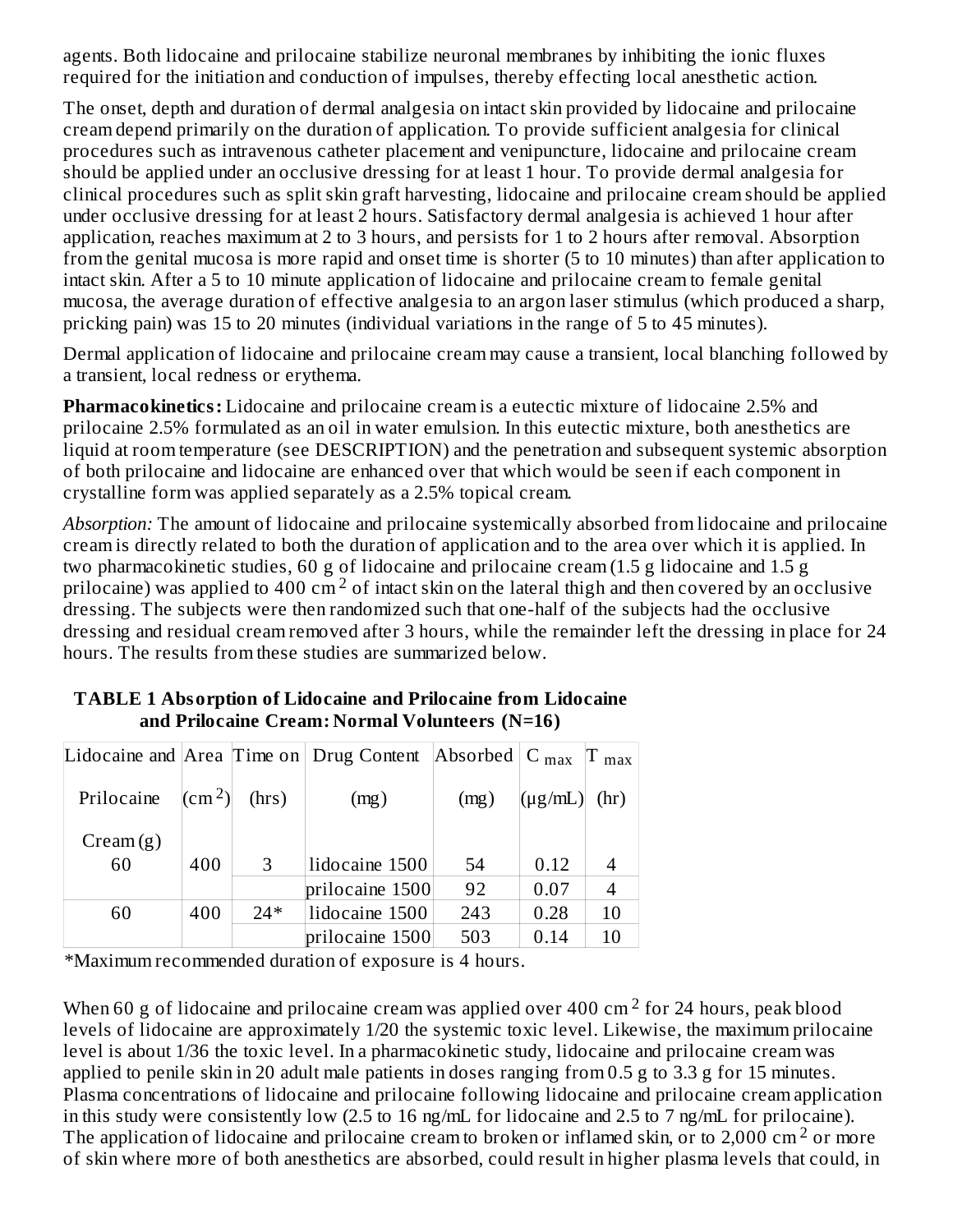susceptible individuals, produce a systemic pharmacologic response.

The absorption of lidocaine and prilocaine cream applied to genital mucous membranes was studied in two open-label clinical trials. Twenty-nine patients received 10 g of lidocaine and prilocaine cream applied for 10 to 60 minutes in the vaginal fornices. Plasma concentrations of lidocaine and prilocaine following lidocaine and prilocaine cream application in these studies ranged from 148 to 641 ng/mL for lidocaine and 40 to 346 ng/mL for prilocaine and time to reach maximum concentration (t  $_{\rm max}$ ) ranged from 21 to 125 minutes for lidocaine and from 21 to 95 minutes for prilocaine. These levels are well below the concentrations anticipated to give rise to systemic toxicity (approximately 5000 ng/mL for lidocaine and prilocaine).

**Distribution:** When each drug is administered intravenously, the steady-state volume of distribution is 1.1 to 2.1 L/kg (mean 1.5,  $\pm$ 0.3 SD, n=13) for lidocaine and is 0.7 to 4.4 L/kg (mean 2.6,  $\pm$ 1.3 SD, n=13) for prilocaine. The larger distribution volume for prilocaine produces the lower plasma concentrations of prilocaine observed when equal amounts of prilocaine and lidocaine are administered. At concentrations produced by application of lidocaine and prilocaine cream, lidocaine is approximately 70% bound to plasma proteins, primarily alpha-1-acid glycoprotein. At much higher plasma concentrations (1 to 4 μg/mL of free base) the plasma protein binding of lidocaine is concentration dependent. Prilocaine is 55% bound to plasma proteins. Both lidocaine and prilocaine cross the placental and blood brain barrier, presumably by passive diffusion.

*Metabolism:* It is not known if lidocaine or prilocaine are metabolized in the skin. Lidocaine is metabolized rapidly by the liver to a number of metabolites including monoethylglycinexylidide (MEGX) and glycinexylidide (GX), both of which have pharmacologic activity similar to, but less potent than that of lidocaine. The metabolite, 2,6-xylidine, has unknown pharmacologic activity. Following intravenous administration, MEGX and GX concentrations in serum range from 11 to 36% and from 5 to 11% of lidocaine concentrations, respectively. Prilocaine is metabolized in both the liver and kidneys by amidases to various metabolites including *ortho*-toluidine and N-n-propylalanine. It is not metabolized by plasma esterases. The *ortho*-toluidine metabolite has been shown to be carcinogenic in several animal models (see Carcinogenesis subsection of PRECAUTIONS). In addition, *ortho*-toluidine can produce methemoglobinemia following systemic doses of prilocaine approximating 8 mg/kg (see ADVERSE REACTIONS). Very young patients, patients with glucose-6-phosphate dehydro- genase deficiencies and patients taking oxidizing drugs such as antimalarials and sulfonamides are more susceptible to methemoglobinemia (seeMethemoglobinemia subsection of WARNINGS).

*Elimination:* The terminal elimination half-life of lidocaine from the plasma following IV administration is approximately 65 to 150 minutes (mean 110, ±24 SD, n=13). More than 98% of an absorbed dose of lidocaine can be recovered in the urine as metabolites or parent drug. The systemic clearance is 10 to 20 mL/min/kg (mean 13, ±3 SD, n=13). The elimination half-life of prilocaine is approximately 10 to 150 minutes (mean 70, ±48 SD, n=13). The systemic clearance is 18 to 64 mL/min/kg (mean 38, ±15 SD, n=13). During intravenous studies, the elimination half-life of lidocaine was statistically significantly longer in elderly patients (2.5 hours) than in younger patients (1.5 hours). No studies are available on the intravenous pharmacokinetics of prilocaine in elderly patients.

**Pediatrics:** Some pharmacokinetic (PK) data are available in infants (1 month to <2 years old) and children (2 to <12 years old). One PK study was conducted in 9 full-term neonates (mean age: 7 days and mean gestational age: 38.8 weeks). The study results show that neonates had comparable plasma lidocaine and prilocaine concentrations and blood methemoglobin concentrations as those found in previous pediatric PK studies and clinical trials. There was a tendency towards an increase in methemoglobin formation. However, due to assay limitations and very little amount of blood that could be collected from neonates, large variations in the above reported concentrations were found.

*Special Populations:* No specific PK studies were conducted. The half-life may be increased in cardiac or hepatic dysfunction. Prilocaine's half-life also may be increased in hepatic or renal dysfunction since both of these organs are involved in prilocaine metabolism.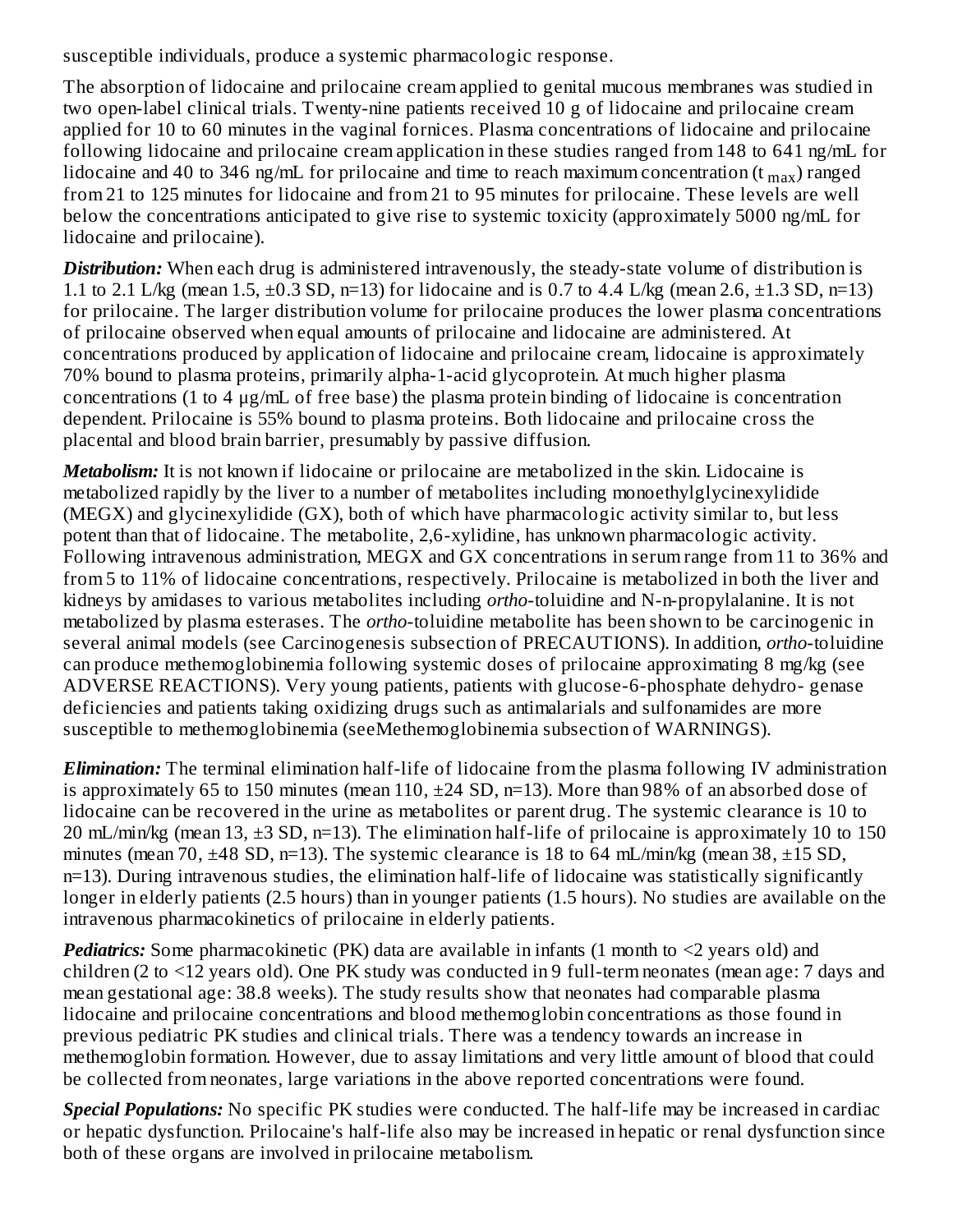### **CLINICAL STUDIES**

Lidocaine and prilocaine cream application in adults prior to IV cannulation or venipuncture was studied in 200 patients in four clinical studies in Europe. Application for at least 1 hour provided significantly more dermal analgesia than placebo cream or ethyl chloride. Lidocaine and prilocaine cream was comparable to subcutaneous lidocaine, but was less efficacious than intradermal lidocaine. Most patients found lidocaine and prilocaine cream treatment preferable to lidocaine infiltration or ethyl chloride spray.

Lidocaine and prilocaine cream was compared with 0.5% lidocaine infiltration prior to skin graft harvesting in one open label study in 80 adult patients in England. Application of lidocaine and prilocaine cream for 2 to 5 hours provided dermal analgesia comparable to lidocaine infiltration.

Lidocaine and prilocaine cream application in children was studied in seven non-US studies (320 patients) and one US study (100 patients). In controlled studies, application of lidocaine and prilocaine cream for at least 1 hour with or without presurgical medication prior to needle insertion provided significantly more pain reduction than placebo. In children under the age of seven years, lidocaine and prilocaine cream was less effective than in older children or adults.

Lidocaine and prilocaine cream was compared with placebo in the laser treatment of facial port-wine stains in 72 pediatric patients (ages 5 to 16). Lidocaine and prilocaine cream was effective in providing pain relief during laser treatment.

Lidocaine and prilocaine cream alone was compared with lidocaine and prilocaine cream followed by lidocaine infiltration and lidocaine infiltration alone prior to cryotherapy for the removal of male genital warts. The data from 121 patients demonstrated that lidocaine and prilocaine cream was not effective as a sole anesthetic agent in managing the pain from the surgical procedure. The administration of lidocaine and prilocaine cream prior to lidocaine infiltration provided significant relief of discomfort associated with local anesthetic infiltration and thus was effective in the overall reduction of pain from the procedure only when used in conjunction with local anesthetic infiltration of lidocaine.

Lidocaine and prilocaine cream was studied in 105 full term neonates (gestational age: 37 weeks) for blood drawing and circumcision procedures. When considering the use of lidocaine and prilocaine cream in neonates, the primary concerns are the systemic absorption of the active ingredients and the subsequent formation of methemoglobin. In clinical studies performed in neonates, the plasma levels of lidocaine, prilocaine, and methemoglobin were not reported in a range expected to cause clinical symptoms.

Local dermal effects associated with lidocaine and prilocaine cream application in these studies on intact skin included paleness, redness and edema and were transient in nature (see ADVERSE REACTIONS).

The application of lidocaine and prilocaine cream on genital mucous membranes for minor, superficial surgical procedures (eg, removal of condylomata acuminata) was studied in 80 patients in a placebocontrolled clinical trial (60 patients received lidocaine and prilocaine cream and 20 patients received placebo). Lidocaine and prilocaine cream (5 to 10 g) applied between 1 and 75 minutes before surgery, with a median time of 15 minutes, provided effective local anesthesia for minor superficial surgical procedures. The greatest extent of analgesia, as measured by VAS scores, was attained after 5 to 15 minutes' application. The application of lidocaine and prilocaine cream to genital mucous membranes as pretreatment for local anesthetic infiltration was studied in a double-blind, placebo-controlled study in 44 female patients (21 patients received lidocaine and prilocaine cream and 23 patients received placebo) scheduled for infiltration prior to a surgical procedure of the external vulva or genital mucosa. Lidocaine and prilocaine cream applied to the genital mucous membranes for 5 to 10 minutes resulted in adequate topical anesthesia for local anesthetic injection.

**Individualization of Dos e:** The dose of lidocaine and prilocaine cream that provides effective analgesia depends on the duration of the application over the treated area.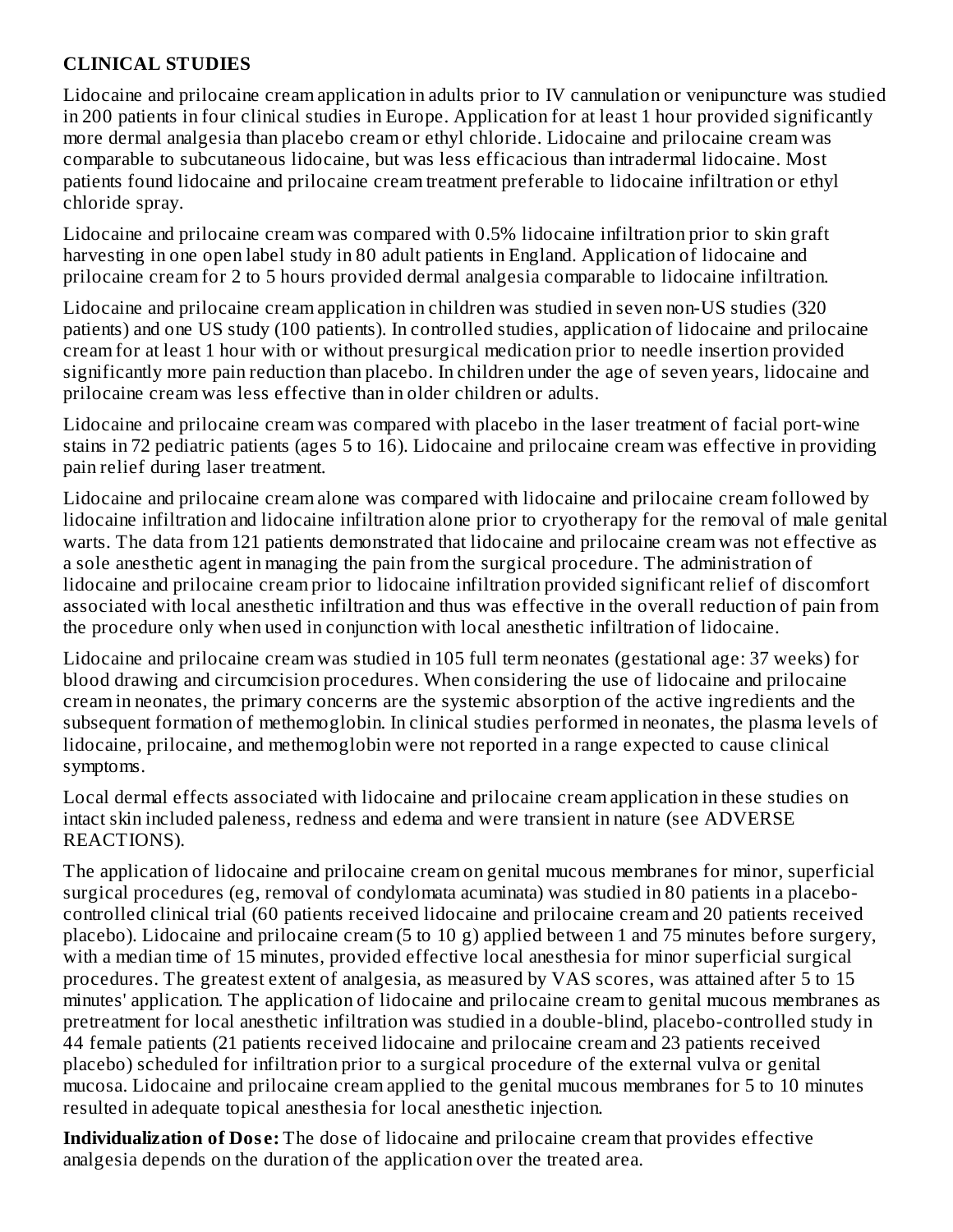All pharmacokinetic and clinical studies employed a thick layer of lidocaine and prilocaine cream (1 to 2  $g/10$  cm<sup>2</sup>). The duration of application prior to venipuncture was 1 hour. The duration of application prior to taking split thickness skin grafts was 2 hours. A thinner application has not been studied and may result in less complete analgesia or a shorter duration of adequate analgesia.

The systemic absorption of lidocaine and prilocaine is a side effect of the desired local effect. The amount of drug absorbed depends on surface area and duration of application. The systemic blood levels depend on the amount absorbed and patient size (weight) and the rate of systemic drug elimination. Long duration of application, large treatment area, small patients, or impaired elimination may result in high blood levels. The systemic blood levels are typically a small fraction (1/20 to 1/36) of the blood levels that produce toxicity. Table 2 below gives maximum recommended doses, application areas and application times for infants and children.

#### **TABLE 2 LIDOCAINE AND PRILOCAINE CREAM MAXIMUM RECOMMENDED DOSE, APPLICATION AREA, AND APPLICATION TIME BY AGE AND WEIGHT\* For Infants and Children Bas ed on Application to Intact Skin**

| Age and Body Weight             | Maximum Total         | Maximum             | Maximum          |  |
|---------------------------------|-----------------------|---------------------|------------------|--|
| Requirements                    | Dose of Lidocaine and | Application Area**  | Application Time |  |
|                                 | Prilocaine cream      |                     |                  |  |
| 0 up to 3 months or $\leq$ 5 kg | 1 g                   | $10 \text{ cm}^2$   | 1 hour           |  |
| 3 up to 12 months and $>$ 5 kg  | 2g                    | 20 cm <sup>2</sup>  | 4 hours          |  |
| 1 to 6 years and $>$ 10 kg      | 10g                   | 100 cm <sup>2</sup> | 4 hours          |  |
| 7 to 12 years and $>$ 20 kg     | 20 g                  | $200 \text{ cm}^2$  | 4 hours          |  |

Please note: If a patient greater than 3 months old does not meet the minimum weight requirement, the maximum total dose of lidocaine and prilocaine cream should be restricted to that which corresponds to the patient's **weight.**

\* These are broad guidelines for avoiding systemic toxicity in applying lidocaine and prilocaine cream to patients with normal intact skin and with normal renal and hepatic function.

\*\* For more individualized calculation of how much lidocaine and prilocaine may be absorbed, physicians can use the following estimates of lidocaine and prilocaine absorption for children and adults:

The estimated mean ( $\pm$ SD) absorption of lidocaine is 0.045 ( $\pm$ 0.016) mg/cm<sup>2</sup>/hr.

The estimated mean ( $\pm$ SD) absorption of prilocaine is 0.077 ( $\pm$ 0.036) mg/cm<sup>2</sup>/hr.

An I.V. antiarrhythmic dose of lidocaine is 1 mg/kg (70 mg/70 kg) and gives a blood level of about 1 μg/mL. Toxicity would be expected at blood levels above 5 μg/mL. Smaller areas of treatment are recommended in a debilitated patient, a small child or a patient with impaired elimination. Decreasing the duration of application is likely to decrease the analgesic effect.

# **INDICATIONS AND USAGE**

Lidocaine and prilocaine cream (a eutectic mixture of lidocaine 2.5% and prilocaine 2.5%) is indicated as a topical anesthetic for use on:

- **normal intact skin** for local analgesia.

- **genital mucous membranes** for superficial minor surgery and as pretreatment for infiltration anesthesia.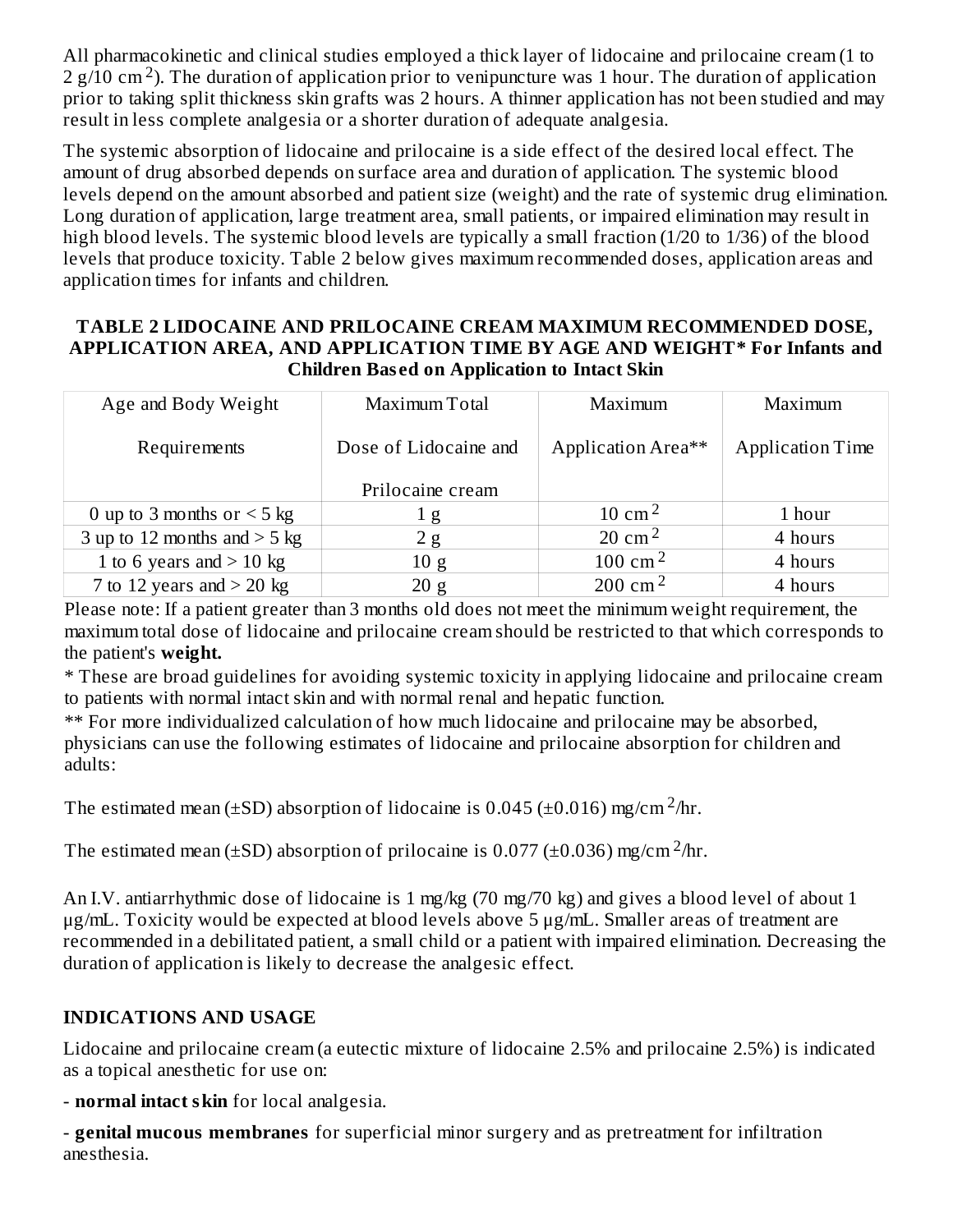Lidocaine and prilocaine cream is not recommended in any clinical situation when penetration or migration beyond the tympanic membrane into the middle ear is possible because of the ototoxic effects observed in animal studies (see WARNINGS).

## **CONTRAINDICATIONS**

Lidocaine and prilocaine cream (lidocaine 2.5% and prilocaine 2.5%) is contraindicated in patients with a known history of sensitivity to local anesthetics of the amide type or to any other component of the product.

### **WARNINGS**

Application of lidocaine and prilocaine cream to larger areas or for longer times than those recommended could result in sufficient absorption of lidocaine and prilocaine resulting in serious adverse effects (see Individualization of Dose).

Patients treated with class III anti-arrhythmic drugs (e.g., amiodarone, bretylium, sotalol, dofetilide) should be under close surveillance and ECG monitoring considered, because cardiac effects may be additive.

Studies in laboratory animals (guinea pigs) have shown that lidocaine and prilocaine cream has an ototoxic effect when instilled into the middle ear. In these same studies, animals exposed to lidocaine and prilocaine cream only in the external auditory canal, showed no abnormality. Lidocaine and prilocaine cream should not be used in any clinical situation when its penetration or migration beyond the tympanic membrane into the middle ear is possible.

**Methemoglobinemia:** Lidocaine and prilocaine cream should not be used in those rare patients with congenital or idiopathic methemoglobinemia and in infants under the age of twelve months who are receiving treatment with methemoglobin-inducing agents.

Very young patients or patients with glucose-6-phosphate dehydrogenase deficiencies are more susceptible to methemoglobinemia.

Patients taking drugs associated with drug-induced methemoglobinemia such as sulfonamides, acetaminophen, acetanilid, aniline dyes, benzocaine, chloroquine, dapsone, naphthalene, nitrates and nitrites, nitrofurantoin, nitroglycerin, nitroprusside, pamaquine, para-aminosalicylic acid, phenacetin, phenobarbital, phenytoin, primaquine, quinine, are also at greater risk for developing methemoglobinemia.

There have been reports of significant methemoglobinemia (20 to 30%) in infants and children following excessive applications of lidocaine and prilocaine cream. These cases involved the use of large doses, larger than recommended areas of application, or infants under the age of 3 months who did not have fully mature enzyme systems. In addition, a few of these cases involved the concomitant administration of methemoglobin-inducing agents. Most patients recovered spontaneously after removal of the cream. Treatment with IV methylene blue may be effective if required.

Physicians are cautioned to make sure that parents orother caregivers understand the need for careful application of lidocaine and prilocaine cream, to ensure that the doses and areas of application recommended in Table 2 are not exceeded (especially in children under the age of 3 months) and to limit the period of application to the minimum required to achieve the desired anesthesia.

Neonates and infants up to 3 months of age should be monitored for Met-Hb levels before, during, and after the application of lidocaine and prilocaine cream, provided the test results can be obtained quickly.

### **PRECAUTIONS**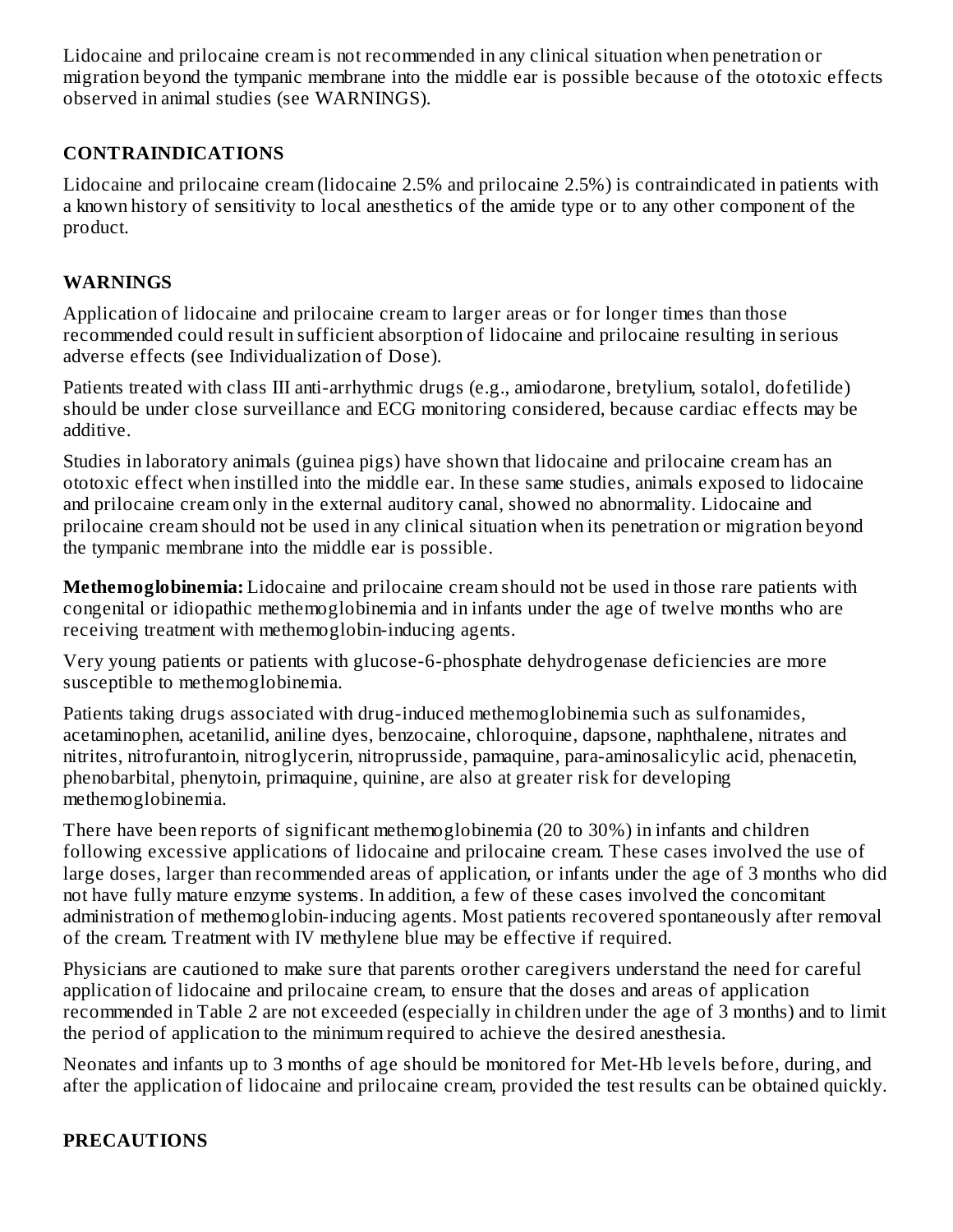**General:** Repeated doses of lidocaine and prilocaine cream may increase blood levels of lidocaine and prilocaine. Lidocaine and prilocaine cream should be used with caution in patients who may be more sensitive to the systemic effects of lidocaine and prilocaine including acutely ill, debilitated, or elderly patients.

Lidocaine and prilocaine cream should not be applied to open wounds.

Care should be taken not to allow lidocaine and prilocaine cream to come in contact with the eye because animal studies have demonstrated severe eye irritation. Also the loss of protective reflexes can permit corneal irritation and potential abrasion. Absorption of lidocaine and prilocaine cream in conjunctival tissues has not been determined. If eye contact occurs, immediately wash out the eye with water or saline and protect the eye until sensation returns.

Patients allergic to paraaminobenzoic acid derivatives (procaine, tetracaine, benzocaine, etc.) have not shown cross sensitivity to lidocaine and/or prilocaine, however, lidocaine and prilocaine cream should be used with caution in patients with a history of drug sensitivities, especially if the etiologic agent is uncertain.

Patients with severe hepatic disease, because of their inability to metabolize local anesthetics normally, are at greater risk of developing toxic plasma concentrations of lidocaine and prilocaine.

Lidocaine and prilocaine have been shown to inhibit viral and bacterial growth. The effect of lidocaine and prilocaine cream on intradermal injections of live vaccines has not been determined.

**Information for Patients:** When lidocaine and prilocaine cream is used, the patient should be aware that the production of dermal analgesia may be accompanied by the block of all sensations in the treated skin. For this reason, the patient should avoid inadvertent trauma to the treated area by scratching, rubbing, or exposure to extreme hot or cold temperatures until complete sensation has returned.

Lidocaine and prilocaine cream should not be applied near the eyes or on open wounds.

**Drug Interactions:** Lidocaine and prilocaine cream should be used with caution in patients receiving Class I antiarrhythmic drugs (such as tocainide and mexiletine) since the toxic effects are additive and potentially synergistic.

### **Prilocaine may contribute to the formation of methemoglobin in patients treated with other drugs known to caus e this condition** (see Methemoglobinemia subsection of WARNINGS).

Specific interaction studies with lidocaine/prilocaine and class III anti-arrhythmic drugs (e.g., amiodarone, bretylium, sotalol, doetilide) have not been performed, but caution is advised (see WARNINGS).

Should lidocaine and prilocaine cream be used concomitantly with other products containing lidocaine and/or prilocaine, cumulative doses from all formulations must be considered.

# **Carcinogenesis, Mutagenesis, Impairment of Fertility**

*Carcinogenesis:* Long-term studies in animals designed to evaluate the carcinogenic potential of lidocaine and prilocaine have not been conducted.

Metabolites of prilocaine have been shown to be carcinogenic in laboratory animals. In the animal studies reported below, doses or blood levels are compared with the Single Dermal Administration (SDA) of 60 g of lidocaine and prilocaine cream to 400 cm<sup>2</sup> for 3 hours to a small person (50 kg). The typical application of lidocaine and prilocaine cream for one or two treatments for venipuncture sites (2.5 or 5 g) would be 1/24 or 1/12 of that dose in an adult or about the same mg/kg dose in an infant.

Chronic oral toxicity studies of *ortho*-toluidine, a metabolite of prilocaine, in mice (450 to 7200 mg/m  $2$ ; 60 to 960 times SDA) and rats (900 to 4,800 mg/m<sup>2</sup>; 60 to 320 times SDA) have shown that *ortho*toluidine is a carcinogen in both species. The tumors included hepatocarcinomas/adenomas in female mice, multiple occurrences of hemangiosarcomas/hemangiomas in both sexes of mice, sarcomas of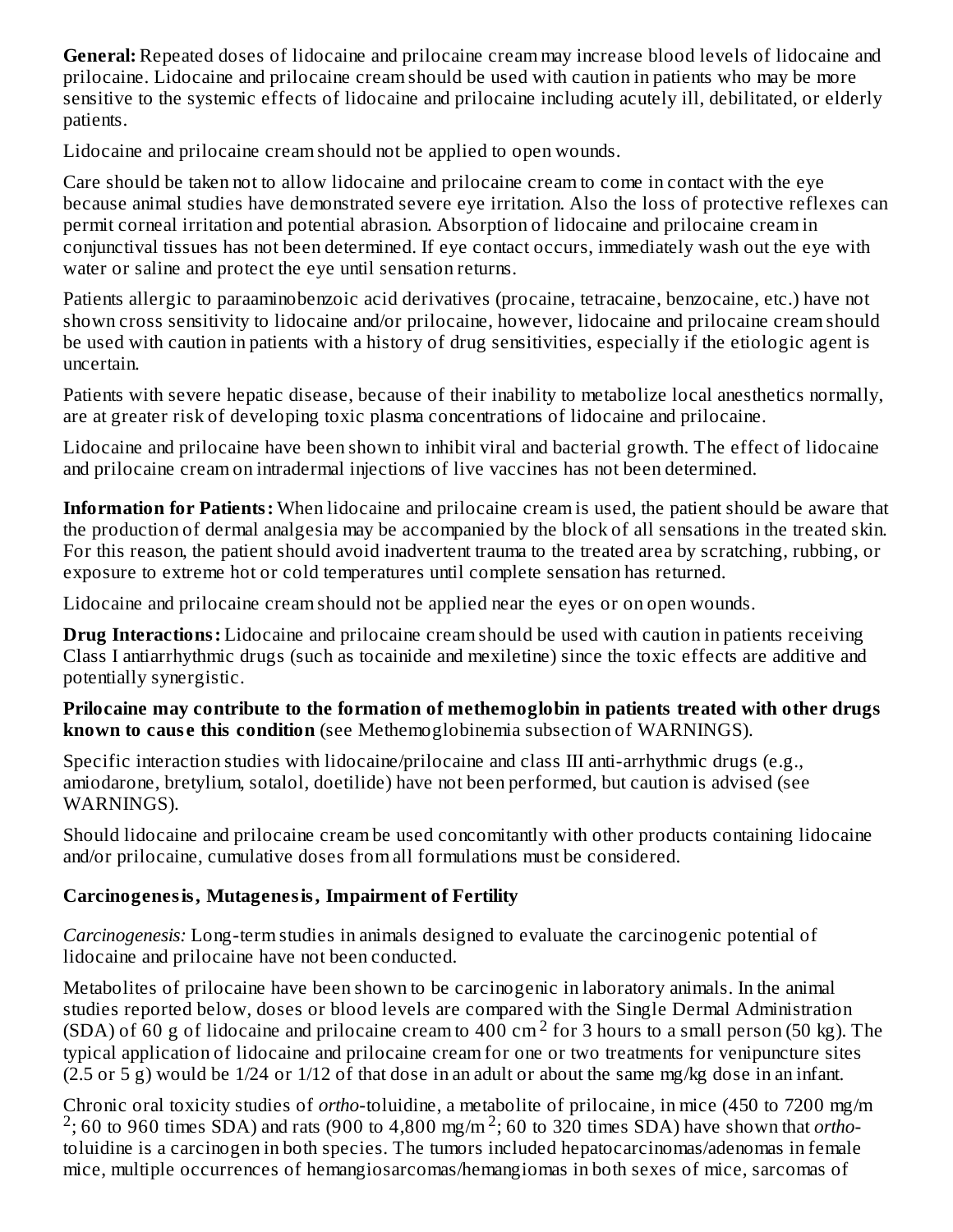multiple organs, transitional-cell carcinomas/papillomas of urinary bladder in both sexes of rats, subcutaneous fibromas/fibrosarcomas and mesotheliomas in male rats, and mammary gland fibroadenomas/adenomas in female rats. The lowest dose tested (450 mg/m  $^2$  in mice, 900 mg/m  $^2$  in rats; 60 times SDA) was carcinogenic in both species. Thus the no-effect dose must be less than 60 times SDA. The animal studies were conducted at 150 to 2,400 mg/kg in mice and at 150 to 800 mg/kg in rats. The dosages have been converted to mg/m<sup>2</sup> for the SDA calculations above.

*Mutagenesis:* The mutagenic potential of lidocaine HCl has been tested in a bacterial reverse (Ames) assay in Salmonella, an *in vitro* chromosomal aberration assay using human lymphocytes an *in vivo* micronucleus test in mice. There was no indication of mutagenicity or structural damage to chromosomes in these tests.

*Ortho*-toluidine, a metabolite of prilocaine, at a concentration of 0.5 μg/mL, was genotoxic in *Escherichia coli* DNA repair and phage-induction assays. Urine concentrates from rats treated with *ortho*-toluidine (300 mg/kg orally; 300 times SDA) were mutagenic when examined in *Salmonella typhimurium* in the presence of metabolic activation. Several other tests on *ortho*-toluidine, including reverse mutations in five different *Salmonella typhimurium* strains in the presence or absence of metabolic activation and a study to detect single strand breaks in DNA of V79 Chinese hamster cells, were negative.

*Impairment of Fertility:* See Use in Pregnancy.

# **Us e in Pregnancy: Teratogenic Effects: Pregnancy Category B.**

Reproduction studies with lidocaine have been performed in rats and have revealed no evidence of harm to the fetus (30 mg/kg subcutaneously; 22 times SDA). Reproduction studies with prilocaine have been performed in rats and have revealed no evidence of impaired fertility or harm to the fetus (300 mg/kg intramuscularly; 188 times SDA). There are, however, no adequate and well-controlled studies in pregnant women. Because animal reproduction studies are not always predictive of human response, lidocaine and prilocaine cream should be used during pregnancy only if clearly needed.

Reproduction studies have been performed in rats receiving subcutaneous administration of an aqueous mixture containing lidocaine HCl and prilocaine HCl at 1:1 (w/w). At 40 mg/kg each, a dose equivalent to 29 times SDA lidocaine and 25 times SDA prilocaine, no teratogenic, embryotoxic or fetotoxic effects were observed.

**Labor and Delivery**: Neither lidocaine nor prilocaine are contraindicated in labor and delivery. Should lidocaine and prilocaine cream be used concomitantly with other products containing lidocaine and/or prilocaine, cumulative doses from all formulations must be considered.

**Nursing Mothers:** Lidocaine, and probably prilocaine, are excreted in human milk. Therefore, caution should be exercised when lidocaine and prilocaine cream is administered to a nursing mother since the milk:plasma ratio of lidocaine is 0.4 and is not determined for prilocaine.

**Pediatric Use:** Controlled studies of lidocaine and prilocaine cream in children under the age of seven years have shown less overall benefit than in older children or adults. These results illustrate the importance of emotional and psychological support of younger children undergoing medical or surgical procedures.

Lidocaine and prilocaine cream should be used with care in patients with conditions or therapy associated with methemoglobinemia (see Methemoglobinemia subsection of WARNINGS).

When using lidocaine and prilocaine cream in young children, especially infants under the age of 3 months, care must be taken to insure that the caregiver understands the need to limit the dose and area of application, and to prevent accidental ingestion (see DOSAGE AND ADMINISTRATION and Methemoglobinemia).

**In neonates (minimum gestation age: 37 weeks) and children weighing less than 20 kg, the area**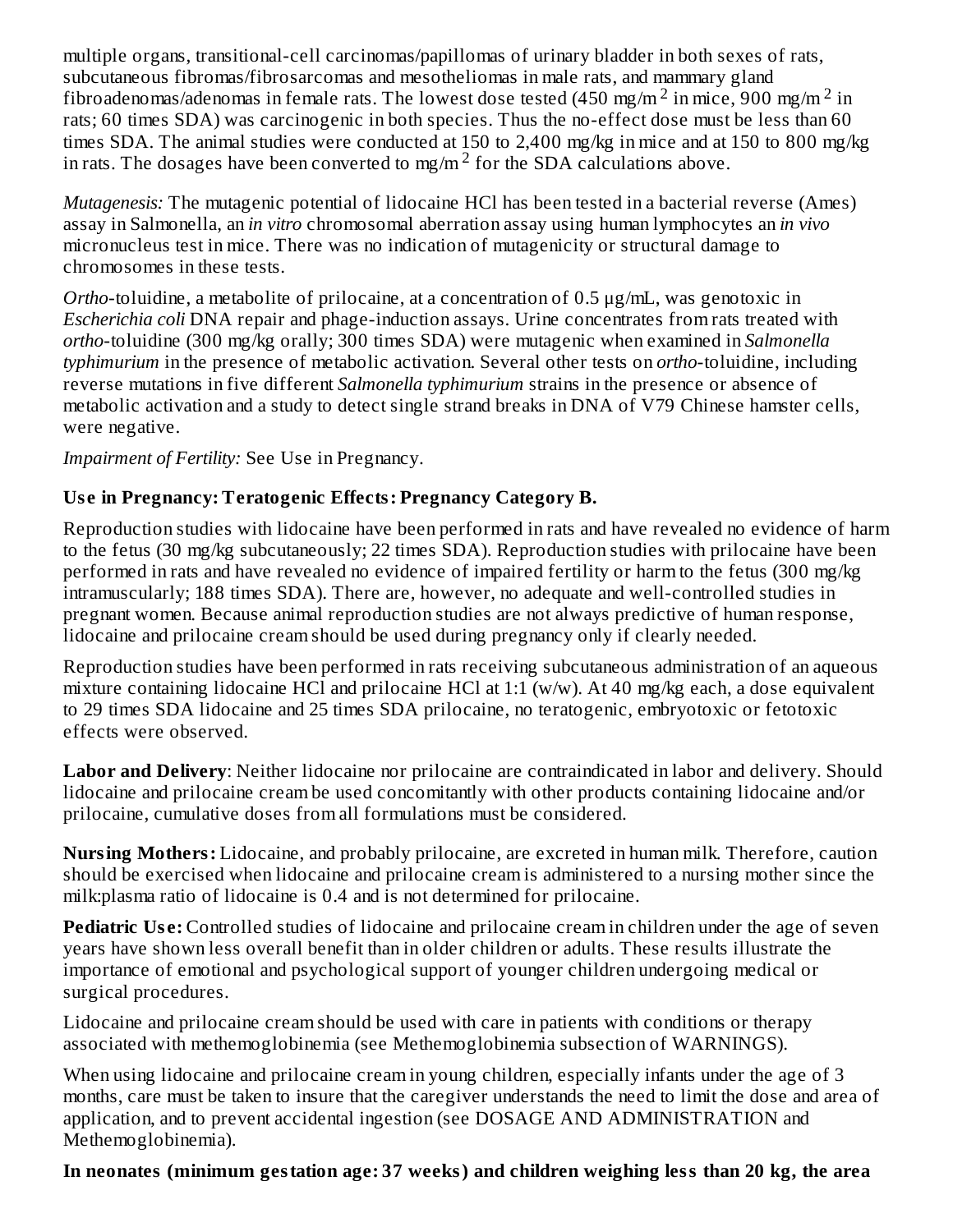### **and duration of application should be limited (s ee TABLE 2 in Individualization of Dos e).**

Studies have not demonstrated the efficacy of lidocaine and prilocaine cream for heel lancing in neonates.

**Geriatric Us e:** Of the total number of patients in clinical studies of lidocaine and prilocaine cream, 180 were age 65 to 74 and 138 were 75 and over. No overall differences in safety or efficacy were observed between these patients and younger patients. Other reported clinical experience has not identified differences in responses between the elderly and younger patients, but greater sensitivity of some older individuals cannot be ruled out.

Plasma levels of lidocaine and prilocaine in geriatric and non-geriatric patients following application of a thick layer of lidocaine and prilocaine cream are very low and well below potentially toxic levels. However, there are no sufficient data to evaluate quantitative differences in systemic plasma levels of lidocaine and prilocaine between geriatric and non-geriatric patients following application of lidocaine and prilocaine cream.

Consideration should be given for those elderly patients who have enhanced sensitivity to systemic absorption (see PRECAUTIONS).

After intravenous dosing, the elimination half-life of lidocaine is significantly longer in elderly patients (2.5 hours) than in younger patients (1.5 hours). (See CLINICAL PHARMACOLOGY).

# **ADVERSE REACTIONS**

**Localized Reactions:** During or immediately after treatment with lidocaine and prilocaine cream on intact skin, the skin at the site of treatment may develop erythema or edema or may be the locus of abnormal sensation. Rare cases of discrete purpuric or petechial reactions at the application site have been reported. Rare cases of hyperpigmentation following the use of lidocaine and prilocaine cream have been reported. The relationship to lidocaine and prilocaine cream or the underlying procedure has not been established. In clinical studies on intact skin involving over 1,300 lidocaine and prilocaine cream-treated subjects, one or more such local reactions were noted in 56% of patients, and were generally mild and transient, resolving spontaneously within 1 or 2 hours. There were no serious reactions that were ascribed to lidocaine and prilocaine cream.

Two recent reports describe blistering on the foreskin in neonates about to undergo circumcision. Both neonates received 1.0 g of lidocaine and prilocaine cream.

In patients treated with lidocaine and prilocaine cream on intact skin, local effects observed in the trials included: paleness (pallor or blanching) 37%, redness (erythema) 30%, alterations in temperature sensations 7%, edema 6%, itching 2% and rash, less than 1%.

In clinical studies on genital mucous membranes involving 378 lidocaine and prilocaine cream-treated patients, one or more application site reactions, usually mild and transient, were noted in 41% of patients. The most common application site reactions were redness (21%), burning sensation (17%) and edema (10%).

**Allergic Reactions:** Allergic and anaphylactoid reactions associated with lidocaine or prilocaine can occur. They are characterized by urticaria, angioedema, bronchospasm, and shock. If they occur they should be managed by conventional means. The detection of sensitivity by skin testing is of doubtful value.

**Systemic (Dos e Related) Reactions:** Systemic adverse reactions following appropriate use of lidocaine and prilocaine cream are unlikely due to the small dose absorbed (see Pharmacokinetics subsection of CLINICAL PHARMACOLOGY). Systemic adverse effects of lidocaine and/or prilocaine are similar in nature to those observed with other amide local anesthetic agents including CNS excitation and/or depression (light-headedness, nervousness, apprehension, euphoria, confusion, dizziness, drowsiness, tinnitus, blurred or double vision, vomiting, sensations of heat, cold or numbness,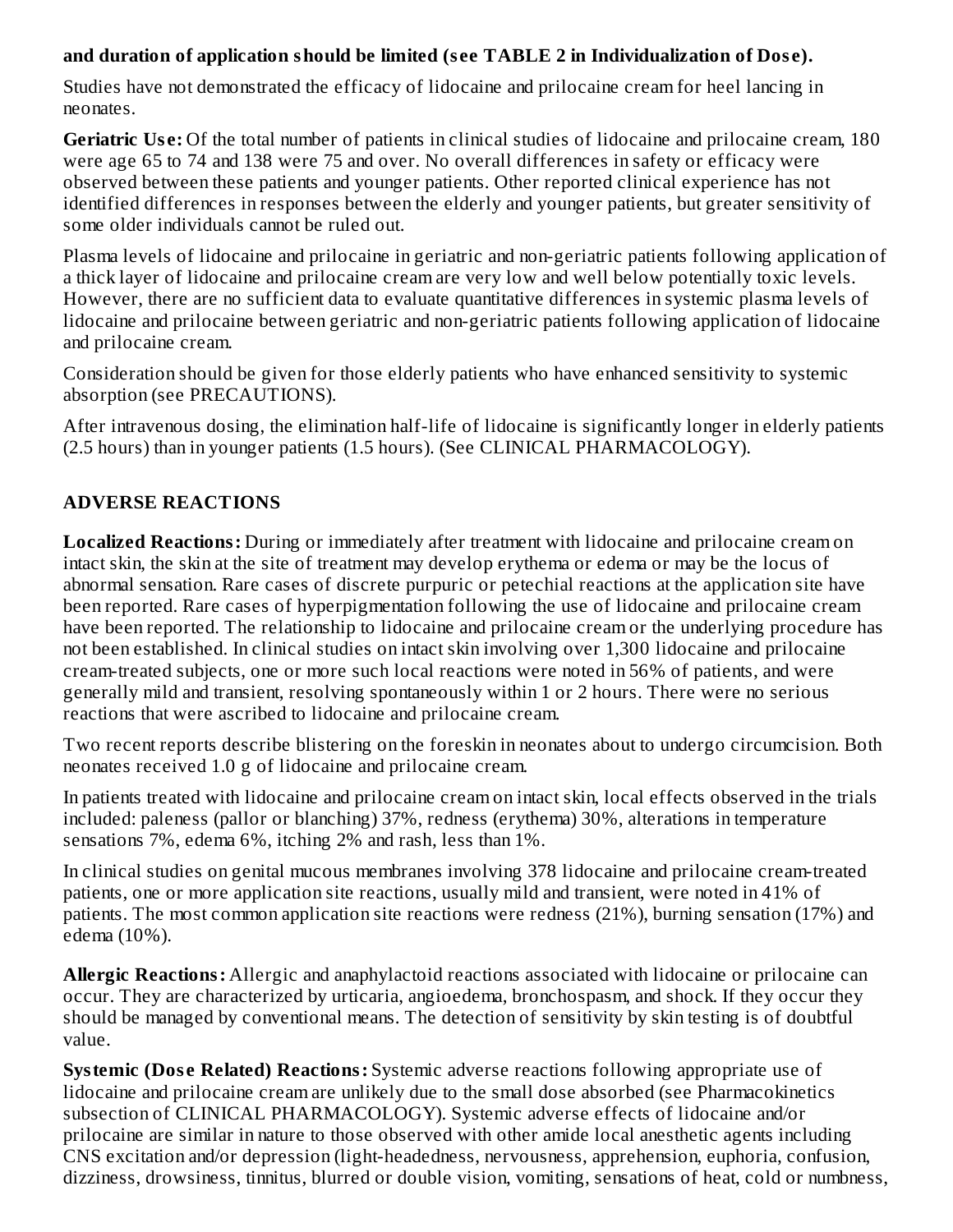twitching, tremors, convulsions, unconsciousness, respiratory depression and arrest). Excitatory CNS reactions may be brief or not occur at all, in which case the first manifestation may be drowsiness merging into unconsciousness. Cardiovascular manifestations may include bradycardia, hypotension and cardiovascular collapse leading to arrest.

## **OVERDOSAGE**

Peak blood levels following a 60 g application to 400 cm  $^2$  of intact skin for 3 hours are 0.05 to 0.16 μg/mL for lidocaine and 0.02 to 0.10 μg/mL for prilocaine. Toxic levels of lidocaine (>5 μg/mL) and/or prilocaine (>6 μg/mL) cause decreases in cardiac output, total peripheral resistance and mean arterial pressure. These changes may be attributable to direct depressant effects of these local anesthetic agents on the cardiovascular system. In the absence of massive topical overdose or oral ingestion, evaluation should include evaluation of other etiologies for the clinical effects or overdosage from other sources of lidocaine, prilocaine or other local anesthetics. Consult the package inserts for parenteral Xylocaine (lidocaine HCl) or Citanest (prilocaine HCl) for further information for the management of overdose.

## **DOSAGE AND ADMINISTRATION**

### **Adult Patients-Intact Skin**

A thick layer of lidocaine and prilocaine cream is applied to intact skin and covered with an occlusive dressing (see INSTRUCTIONS FOR APPLICATION).

**Minor Dermal Procedures:** For minor procedures such as intravenous cannulation and venipuncture, apply 2.5 grams of lidocaine and prilocaine cream (1/2 the 5 g tube) over 20 to 25 cm<sup>2</sup> of skin surface for at least 1 hour. In controlled clinical trials using lidocaine and prilocaine cream, two sites were usually prepared in case there was a technical problem with cannulation or venipuncture at the first site.

**Major Dermal Procedures:** For more painful dermatological procedures involving a larger skin area such as split thickness skin graft harvesting, apply 2 grams of lidocaine and prilocaine cream per 10 cm  $2$  of skin and allow to remain in contact with the skin for at least 2 hours.

**Adult Male Genital Skin:** As an adjunct prior to local anesthetic infiltration, apply a thick layer of lidocaine and prilocaine cream  $(1 g/10 cm<sup>2</sup>)$  to the skin surface for 15 minutes. Local anesthetic infiltration should be performed immediately after removal of lidocaine and prilocaine cream.

Dermal analgesia can be expected to increase for up to 3 hours under occlusive dressing and persist for 1 to 2 hours after removal of the cream. The amount of lidocaine and prilocaine absorbed during the period of application can be estimated from the information in Table 2, \*\* footnote, in Individualization of Dose.

### **Adult Female Patients-Genital Mucous Membranes**

For minor procedures on the female external genitalia, such as removal of condylomata acuminata, as well as for use as pretreatment for anesthetic infiltration, apply a thick layer (5 to 10 grams) of lidocaine and prilocaine cream for 5 to 10 minutes.

Occlusion is not necessary for absorption, but may be helpful to keep the cream in place. Patients should be lying down during the lidocaine and prilocaine cream application, especially if no occlusion is used. The procedure or the local anesthetic infiltration should be performed immediately after the removal of lidocaine and prilocaine cream.

## **Pediatric Patients-Intact Skin**

The following are the maximum recommended doses, application areas and application times for lidocaine and prilocaine cream based on a child's age and weight: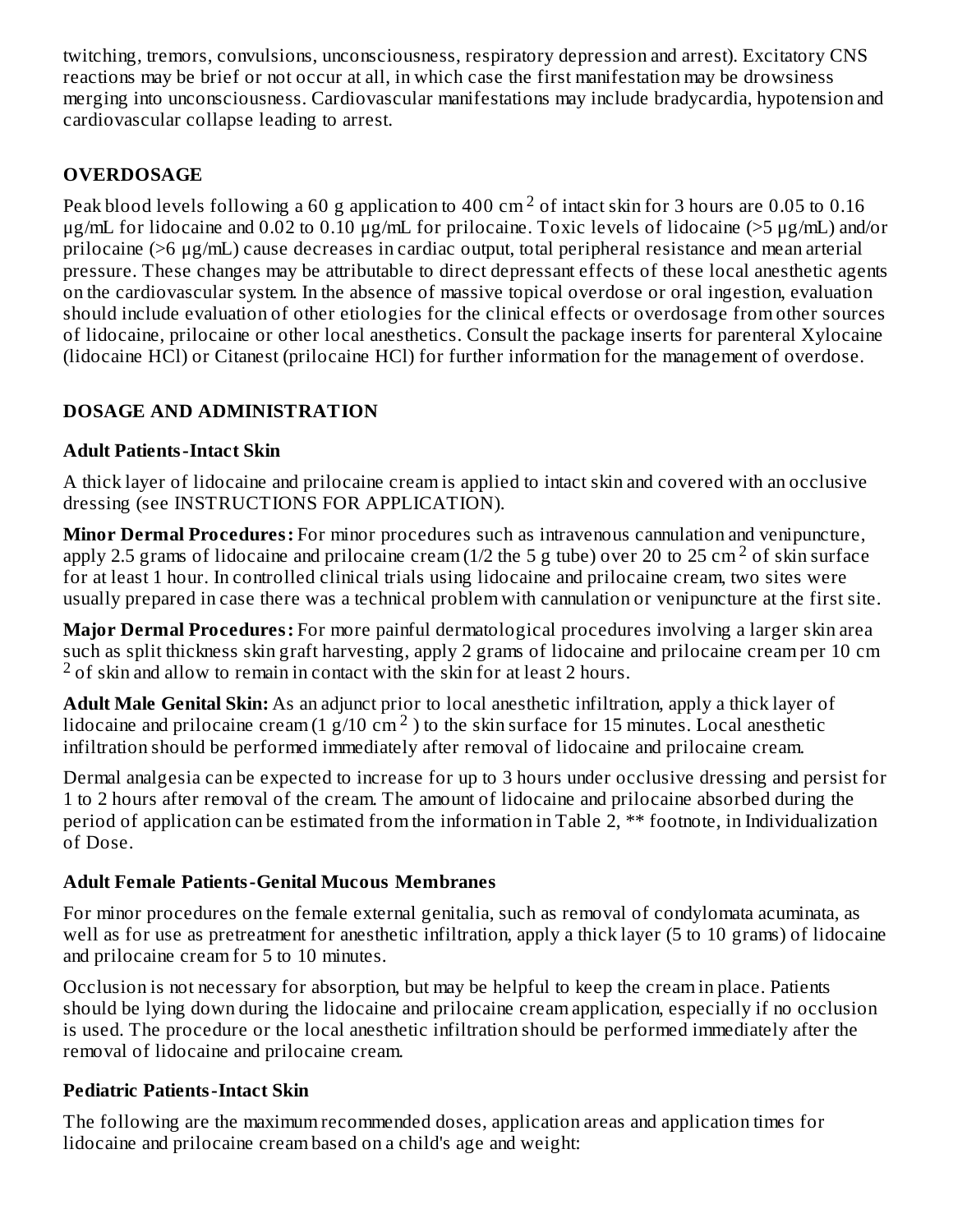| Age and Body Weight            | Maximum Total    | Maximum                                                 | Maximum |  |
|--------------------------------|------------------|---------------------------------------------------------|---------|--|
| Requirements                   |                  | Dose of Lidocaine and Application Area Application Time |         |  |
|                                | Prilocaine Cream |                                                         |         |  |
| 0 up to 3 months or $<$ 5 kg   | 1g               | 10 cm <sup>2</sup>                                      | 1 hour  |  |
| 3 up to 12 months and $>$ 5 kg | 2g               | 20 cm <sup>2</sup>                                      | 4 hours |  |
| 1 to 6 years and $>$ 10 kg     | 10 g             | 100 cm <sup>2</sup>                                     | 4 hours |  |
| 7 to 12 years and $>$ 20 kg    | 20 g             | 200 cm <sup>2</sup>                                     | 4 hours |  |

Please note: If a patient greater than 3 months old does not meet the minimum weight requirement, the maximum total dose of lidocaine and prilocaine cream should be restricted to that which corresponds to the patient's **weight** (see INSTRUCTIONS FOR APPLICATION).

Practitioners should carefully instruct caregivers to avoid application of excessive amounts of lidocaine and prilocaine cream (see PRECAUTIONS).

When applying lidocaine and prilocaine cream to the skin of young children, care must be taken to maintain careful observation of the child to prevent accidental ingestion of lidocaine and prilocaine cream or the occlusive dressing. A secondary protective covering to prevent inadvertent disruption of the application site may be useful.

### **Lidocaine and prilocaine cream should not be us ed in neonates with a gestational age less than 37 weeks nor in infants under the age of 12 months who are receiving treatment with methemoglobin-inducing agents (s ee Methemoglobinemia subs ection of WARNINGS).**

When lidocaine and prilocaine cream (lidocaine 2.5% and prilocaine 2.5%) is used concomitantly with other products containing local anesthetic agents, the amount absorbed from all formulations must be considered (see Individualization of Dose). The amount absorbed in the case of lidocaine and prilocaine cream is determined by the area over which it is applied and the duration of application under occlusion (see Table 2, \*\* footnote, in Individualization of Dose).

Although the incidence of systemic adverse reactions with lidocaine and prilocaine cream is very low, caution should be exercised, particularly when applying it over large areas and leaving it on for longer than 2 hours. The incidence of systemic adverse reactions can be expected to be directly proportional to the area and time of exposure (see Individualization of Dose).

## **INSTRUCTIONS FOR APPLICATION:**

To measure 1 gram of lidocaine and prilocaine cream, the Cream should be gently squeezed out of the tube as a narrow strip that is 1.5 inches (3.8 cm) long and 0.2 inches (5 mm) wide. The strip of lidocaine and prilocaine cream should be contained within the lines of the diagram shown below.

 $-1$  g strip  $1.5 \times 0.2$  inches

Use the number of strips that equals your dose, like the examples in the table below.

Dosing Information

1 gram  $=$  1 strip

2 grams = 2 strips

 $2.5$  grams =  $2.5$  strips

For adult and pediatric patients, apply ONLY as prescribed by your physician.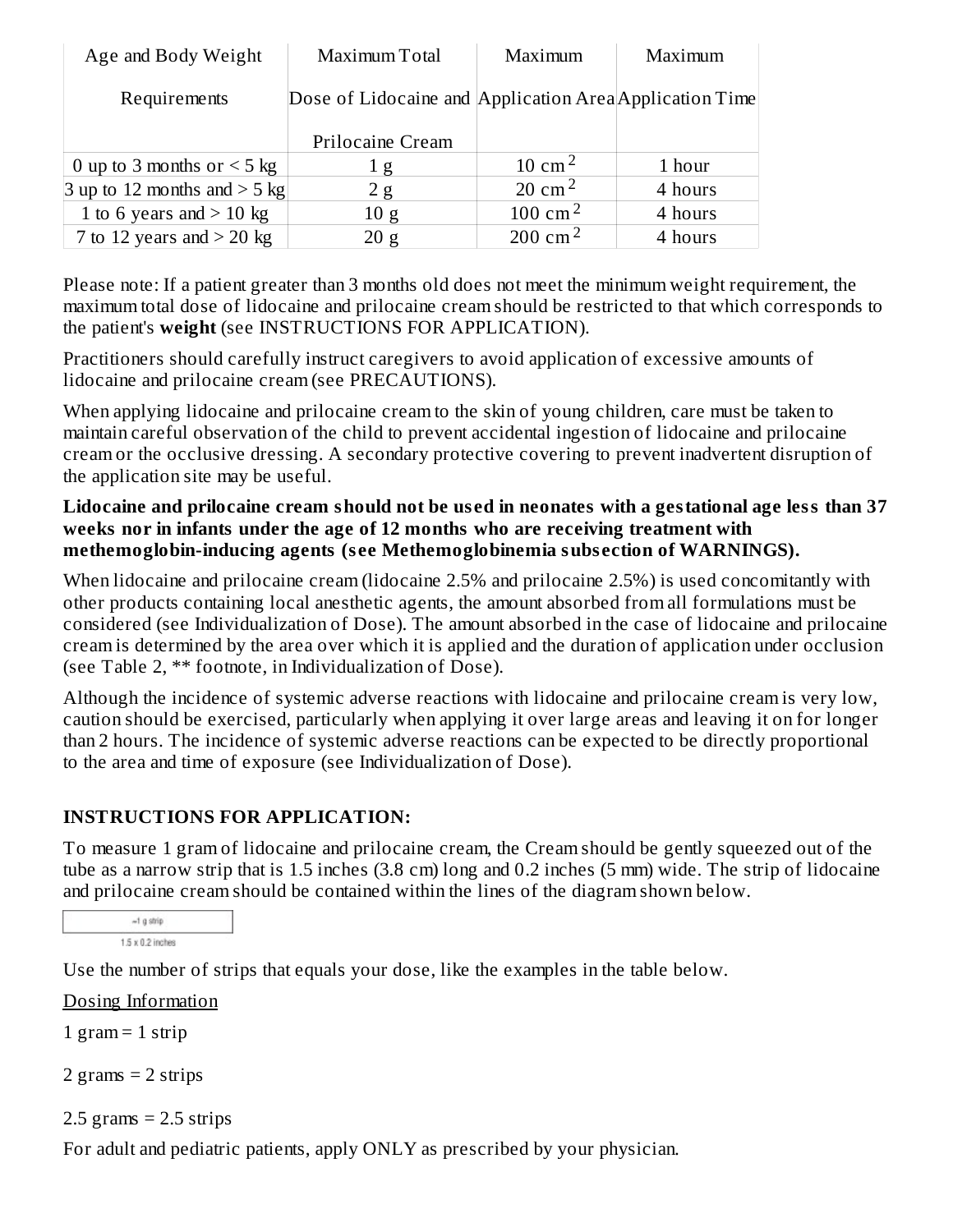If your child is below the age of 3 months or small for their age, please inform your doctor before applying lidocaine and prilocaine cream, which can be harmful, if applied over too much skin at one time in young children.

When applying lidocaine and prilocaine cream to the intact skin of young children, it is important that they be carefully observed by an adult in order to prevent the accidental ingestion of or eye contact with lidocaine and prilocaine cream.

Lidocaine and prilocaine cream must be applied to intact skin at least 1 hour before the start of a routine procedure and for 2 hours before the start of a painful procedure. A protective covering of the cream is not necessary for absorption but may be helpful to keep the cream in place.

If using a protective covering, your doctor will remove it, wipe off the lidocaine and prilocaine cream, and clean the entire area with an antiseptic solution before the procedure. The duration of effective skin anesthesia will be at least 1 hour after removal of the protective covering.

#### **Precautions**

- 1. Do not apply near eyes or open wounds.
- 2. Keep out of the reach of children.
- 3. If your child becomes very dizzy, excessively sleepy, or develops duskiness of the face or lips after applying lidocaine and prilocaine cream, remove the cream and contact the child's physician at once.

### **HOW SUPPLIED**

Prilovix Lite (Lidocaine 2.5% and Prilocaine 2.5% Cream, USP) with Occlusive Dressing Contains:

| <b>NDC</b> Size |                        | Description                                                       |
|-----------------|------------------------|-------------------------------------------------------------------|
| 2<br>tubes      |                        | 30 gram/tube   packed individually, in a<br>child-resistant tube. |
| 15              | occlusive<br>dressings | packed individually                                               |

### **NOT FOR OPHTHALMIC USE.**

### **KEEP CONTAINER TIGHTLY CLOSED AT ALL TIMES WHEN NOT IN USE.**

Storage: Store at 20º to 25ºC (68º to 77ºF) [see USP Controlled Room Temperature].

### **Rx only**

### **Keep out of the reach of children.**

Distributed by:

Primary Pharmaceuticals, Inc. 1019 Government St, Suite E Ocean Springs, MS 39564 1-877-337-0682

#### **PRINCIPAL DISPLAY PANEL**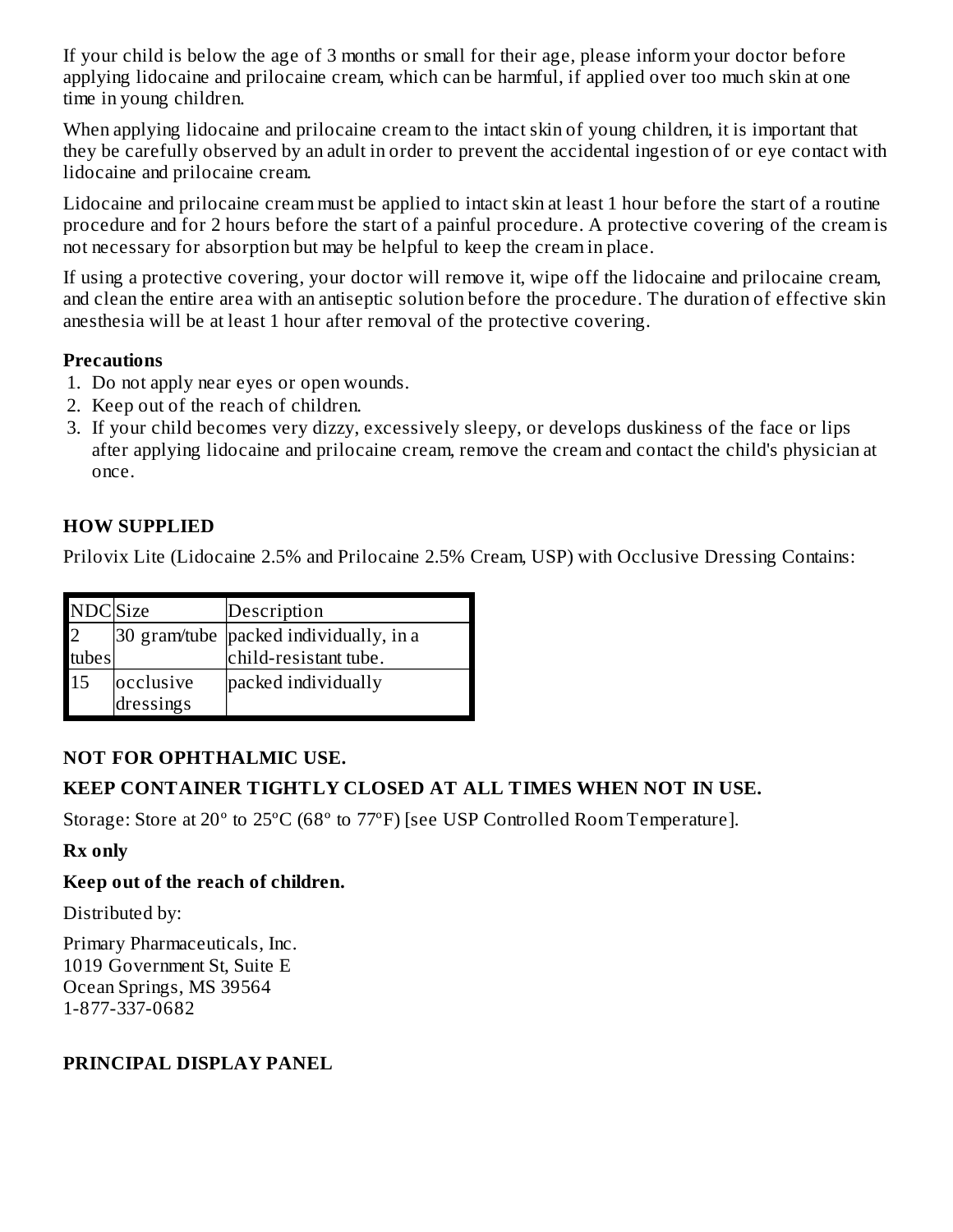

| <b>PRILOVIX LITE PLUS</b>              |                                                    |                               |                             |                           |  |  |
|----------------------------------------|----------------------------------------------------|-------------------------------|-----------------------------|---------------------------|--|--|
| lidocaine 2.5% and prilocaine 2.5% kit |                                                    |                               |                             |                           |  |  |
|                                        |                                                    |                               |                             |                           |  |  |
| <b>Product Information</b>             |                                                    |                               |                             |                           |  |  |
| Product Type                           | HUMAN PRESCRIPTION DRUG                            | Item Code (Source)            |                             | NDC:72275-711             |  |  |
|                                        |                                                    |                               |                             |                           |  |  |
|                                        |                                                    |                               |                             |                           |  |  |
| Packaging                              |                                                    |                               |                             |                           |  |  |
| <b>Item Code</b><br>#                  | <b>Package Description</b>                         |                               | <b>Marketing Start Date</b> | <b>Marketing End Date</b> |  |  |
| 1 NDC:72275-711-77                     | 1 in 1 CARTON                                      |                               | 06/10/2019                  |                           |  |  |
| $\mathbf{1}$                           | 15 in 1 PACKAGE                                    |                               |                             |                           |  |  |
| $\mathbf{1}$                           | 1 in 1 TUBE; Type 1: Convenience Kit of Co-Package |                               |                             |                           |  |  |
|                                        |                                                    |                               |                             |                           |  |  |
|                                        |                                                    |                               |                             |                           |  |  |
| <b>Quantity of Parts</b>               |                                                    |                               |                             |                           |  |  |
| Part#                                  | <b>Package Quantity</b>                            | <b>Total Product Quantity</b> |                             |                           |  |  |
| Part 1 2 TUBE                          |                                                    |                               |                             |                           |  |  |
|                                        |                                                    |                               |                             |                           |  |  |
|                                        |                                                    |                               |                             |                           |  |  |
| Part 1 of 1                            |                                                    |                               |                             |                           |  |  |
| <b>LIDOCAINE AND PRILOCAINE</b>        |                                                    |                               |                             |                           |  |  |
| lidocaine and prilocaine cream         |                                                    |                               |                             |                           |  |  |
|                                        |                                                    |                               |                             |                           |  |  |
|                                        |                                                    |                               |                             |                           |  |  |